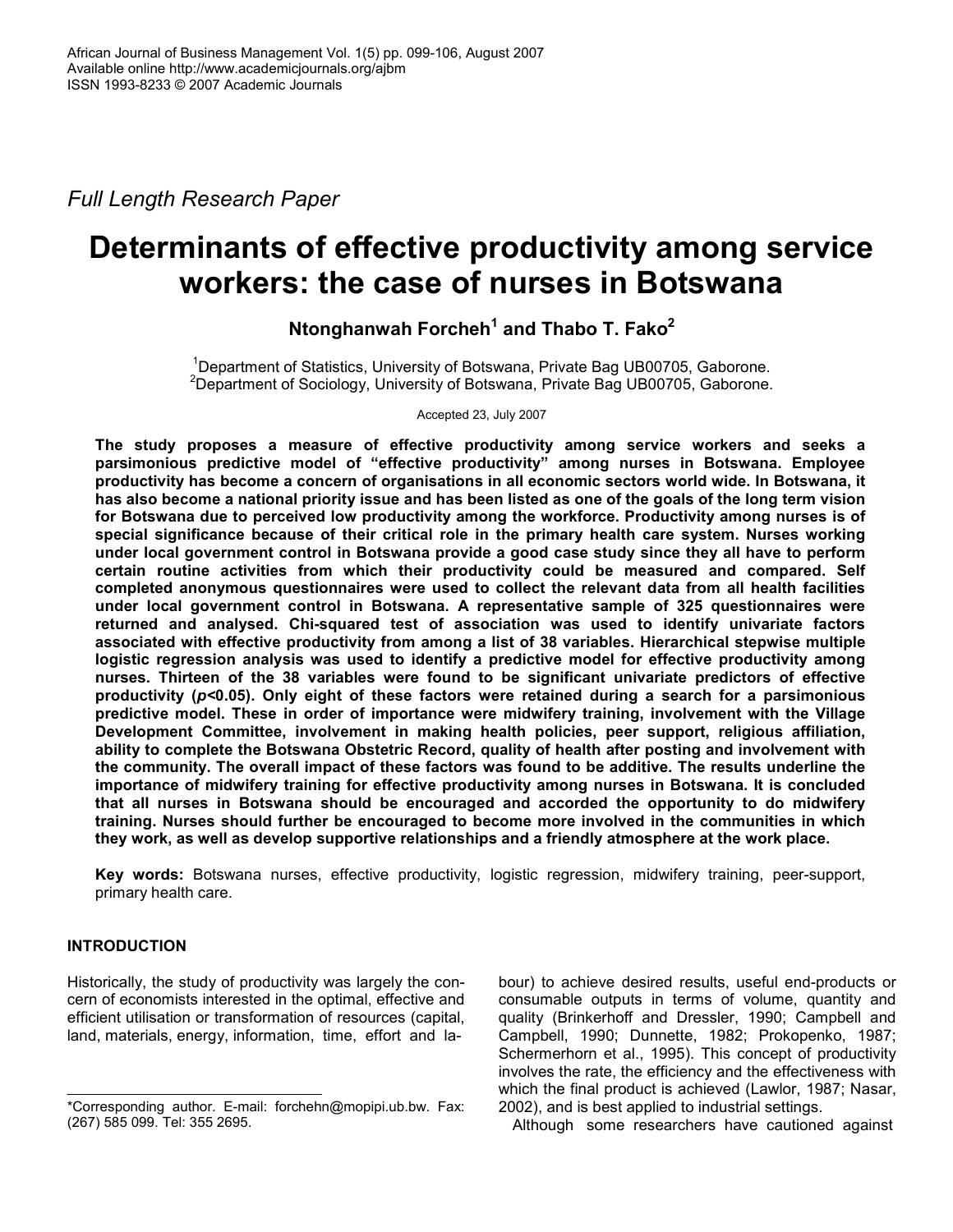measuring productivity below the level of the economy as a whole (Nasar, 2002), the productivity of individual employees has become a pre-occupation of most organisations world-wide. As a result, productivity is increasingly being studied by researchers across many disciplines (Botswana Vision, 2016, 1997; Hope, 1999; Lloyd, 1999; Soloko, 2006). In many such disciplines, economist-informed indicators that measure productivity in terms of the amount of goods produced and the rate at which goods are produced compared with the work effort, time and money needed to produce the goods are becoming inadequate.

In Botswana for example, the Botswana National Productivity Centre (BNPC) was set up in 1993, with the principal responsibility being to "stimulate debate and generate productivity consciousness in the country, promote increased productivity in all sectors of the economy, assist organisations in identifying areas where there is deficiency in skills and where workers' performance can be improved" (BNPC, 1996). Productivity among nurses in Botswana has been of special interest because of the critical role nurses play in the primary health care system which is the foundation of heath provision in the country, and which continues to be strained by the burden of HIV/AIDS (Fako et al., 2004; Fako and Forcheh, 2000; Fako and Linn, 1994, Owuor-Omondi and Kobue, 1993).

For most of the work that service professionals do, the inputs and outputs are not well-defined or measurable. More than 10 years after the BNPC was established, indicators of productivity in different sectors of the economy and organisations are yet to be defined and there is a general dearth of systematic studies aimed at documenting factors associated with employee productivity in Botswana. Generally, service organisations tend to use performance indicators as proxies to productivity (Hope, 1999; Tyson and Jackson, 1992; Campbell and Campbell, 1990). Some organisations have adopted a performance management system (PMS) or variants thereof, as an instrument for stimulating and measuring employee productivity and performance. Performance management systems try to identify specific expectations of work for each employee, agree on performance targets and indicators to assess the extent to which such targets were reached during the year. At the end of the year, the performance of each individual employee is then assessed by the supervisor using the agreed indicators. This information then forms the basis of the level of productivity of the employee. Such a PMS has been adopted by the government of Botswana since about 2001, and some parastatal organisations in the country have also adopted and adapted PMS.

In measuring productivity at individual employee level, Wattles and Harris (2003) computed an overall productivity score by combining the scores on each of seven self-rated items. Fox et al. (2004) measured the productivity of workers in a tea farm using the number of kilograms of tea plucked in a day. Lim et al. (2000) measured reduced productivity due to illness by counting the number of days sick employees were able to work while cutting down on what they did. Burton et al. (2003) used hours of paid work missed + (hours worked with migraine)×(100 - %effectiveness/100), as a measure of lost productivity due to migraine. These researchers measured productivity using inputs such as amount of time (hours, days, etc.) put into the work over a given period, without relating these inputs to outputs.

This paper presents a measure of effective productivity that can be used to measure the productivity of employees in service professions where inputs and outputs can not be easily quantified. The paper also presents statistical methodology that is suitable for modelling the relationship between effective productivity and various characteristics of workers in an attempt to determine a predictive model for effective performance. The statistical methodology is aimed at determining those factors that, acting singly or interactively, can be used to distinguish effective performers from non-effective performers. In particular we seek to determine which factors are associated with effective productivity among nurses, which the best single overall predictor of effective productivity is and whether any of the factors interact with others in explaining differential levels of effective productivity among nurses or whether the effects are additive.

## Methods and data

Self completed anonymous questionnaires were used to collect relevant data from all health facilities under local government control in Botswana. All together, a representative sample of 325 questionnaires were returned and analysed.

In measuring productivity at individual level, it is useful to set performance targets that reflect the minimum performance score over the range of routine activities normally expected of each employee. The target should reflect both the rate at which tasks are performed and the number of tasks routinely completed. These tasks depend on the job description and expectations. For nurses working in clinics and health posts in Botswana, each is expected to regularly perform a set of routine clinical, antenatal and postnatal activities. In all, there were a total of five (5) routine clinical activities eleven (11) routine antenatal activities and sixteen (16) routine postnatal activities.

Each of the 32 routine activities was assigned a weight of 0, 1, 2, or 3 to correspond to the categories that the activity is: "never performed", "sometimes performed", "often performed" or "always performed" respectively. An aggregate performance score for each nurse was computed as the product of the weight (rate) with which the nurse performed the set of routine activities and the number (quantity) of such routine activities that the nurse performed. For example, if a nurse never performed 5 of the activities, sometimes performed another 9, frequently performed 12, and always performed 6, then her total score would be performed 6, then her total score would be  $0 \times 5 + 1 \times 9 + 2 \times 12 + 3 \times 6 = 51$ .

The aggregate performance scores thus ranged from 0 for a nurse who never performed any of the 32 activities to 96 for a nurse who always performed all the 32 activities. Since these scores are derived from an ordinal scale, they are not truly measured on a ratio scale, for while 0 indicates "absence of performance in these activities", the nurse who scores 60 (say) cannot be said to be twice as productive as one who scores 30. It is thus useful to scale the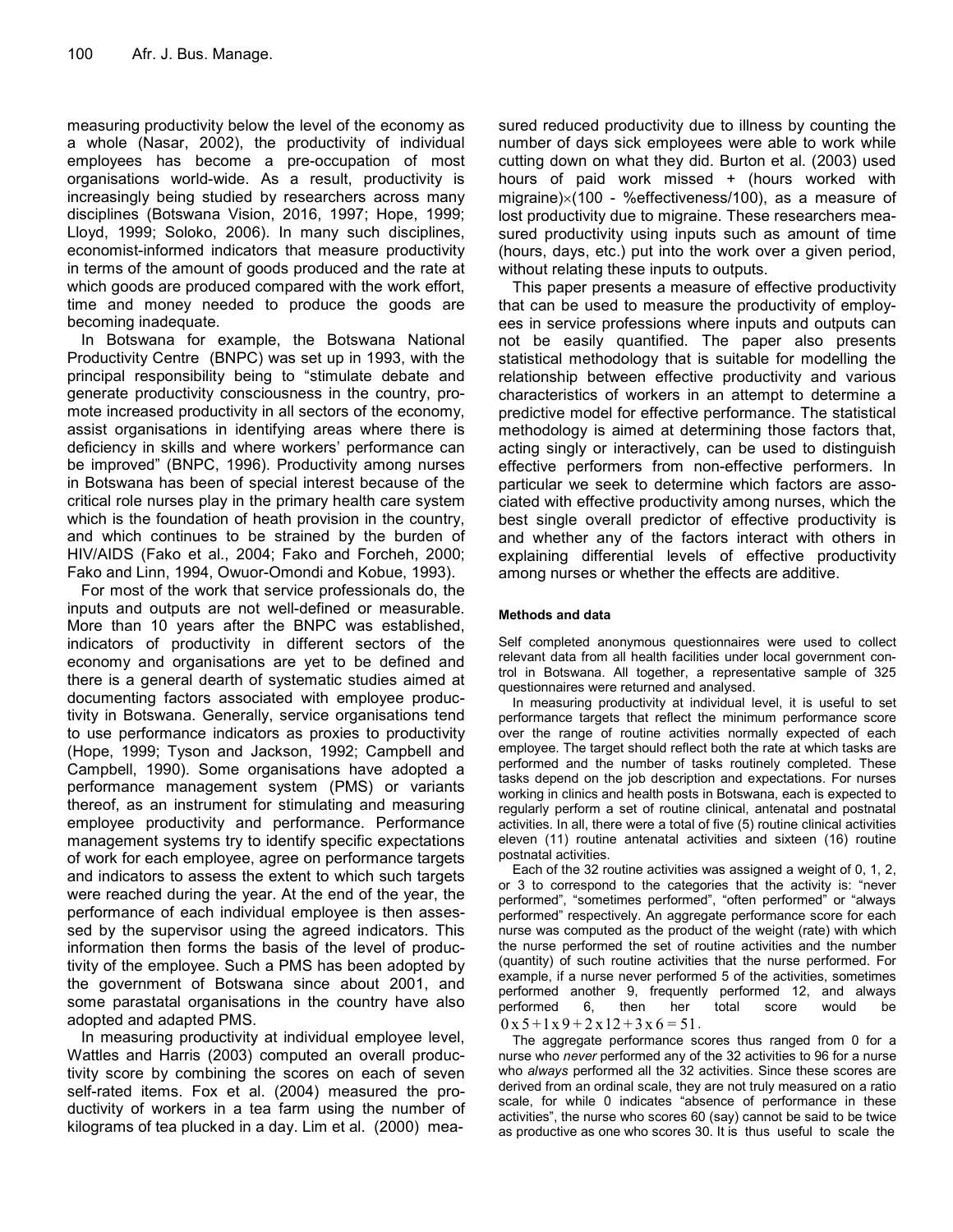scores back to an ordinal scale for proper statistical analysis and interpretation.

We construct the measure of effective productivity with a view that a nurse who attains an effective level of productivity should be one who routinely performs most tasks frequently or always. Such a nurse should score an above average score. Furthermore, since weights were based on self-ratings, the cut-off should be more stringent to compensate for bias. Thus a nurse who attained an effective level of productivity was taken to be one whose score fell in the upper 75th percentile of the possible maximum score.

One critic of this operational measure of productivity argued that nurses with higher levels of training could perform a wider range of activities than nurses with lower levels of training, and could, therefore, have a higher score without necessarily being any more productive. However, the activities included were those expected of all nurses who work in the primary health care institutions from which the nurses in the sample were selected. Furthermore, categorising nurses only in terms of whether they attained or did not attain an effective level of productivity also reinforces the quality of the measure. The only subjectivity left is on the cut-off point, and we argue that this measure of performance of routine nursing duties is a good proxy for effective productivity in so far as it enables meaningful comparisons between nurses who attain an effective level of productivity and those who do not.

#### Analysis

Preliminary analysis explored the relationship between productivity and each of a set of 38 explanatory variables (see Table 1) that ranged from individual background characteristics, adequacy of resources, recognition and support from peers and supervisors, involvement in the community and participation in making policies. Chi-squared test of association was performed to determine which of the 38 variables were significantly associated with effective productivity. For significant factors that had more than 2 factor levels, pair-wise comparisons were performed to understand the sources of differences among factor levels. If two factor levels were found not to differ, they were merged together to improve the predictive quality of subsequent models. All factors that were found to be significant from the chi-squared tests were included in a stepwise multiple logistic regression analysis in order to construct a parsimonious predictive model for effective productivity.

The search for the optimal model was done by fitting hierarchical models of increasing complexity using conditional likelihood ratio criterion as implemented in SPSS version 13. The following hierarchical models were considered:

| Model 1 $(M_1)$ :  | Main effects model                   |
|--------------------|--------------------------------------|
| Model 2: $(M_2)$ : | $M_1$ plus 2 factor interactions     |
| Model $3: (M_3)$   | $M2$ plus 3 factor interactions      |
| Model k $(M_k)$ :  | $M_{k-1}$ plus k-factor interactions |

In fitting the first model  $(M_2)$ , the factor with the largest likelihood ratio was entered first. Thereafter, other factors were added sequentially. The factor included at step (r+1) was the factor that had the highest change in the likelihood ratio, among the remaining factors not yet in the model, provided that the change was significant (at the 0.01 level of significance). The null hypothesis being tested at this step was:

 $H_{01}$ : Factor r+1 is not a significant predictor of effective productivity given the r- factors that are already in the model (r=0,1,2…q).

The final model,  $M_1$  with q-terms was reached once no other factor was found to result in a significant change in the likelihood ratio.

In order to determine model  $M<sub>2</sub>$ , all 2-factor interaction terms between the q-factors retained in the main effects model,  $M_1$ , were considered for inclusion. The first 2-factor interaction term to be added to the main effects model was the one that lead to the larg-

est change in likelihood, provided that this change was significantly different from zero (at 1% level of significance). Additional 2-factor interaction terms were again added sequentially using for-ward stepwise addition within block, until no more terms were found to result in a significant change in the likelihood ratio. In model  $M<sub>3</sub>$ , the 3-factor interaction terms considered for inclusion were those derived from the 2-factor terms retained in  $M_2$ . Suppose for example, that the 2-factor interactions retained in M2 were AC, AD and DE, then the interactions: ACD, ACE, ADE and CDE would be considered for inclusion in model  $M_3$ . In general, the null hypothesis used to include the  $(r+1)$ <sup>th</sup> term in model  $\bar{M}_k$  was:

 $H_{0r}$ : The (r+1)<sup>th</sup> k-factor interaction term is not a significant additional predictor of effective productivity, given models  $M_1$ ,  $M_2,...,M_{k-1}$  and the  $r^{th}$  k-factor interaction terms that are already in the model  $M_k$ .

The rth k-factor interaction term is the rth most significant interaction term among the k-factors in the model. The final model  $(M_k)$  was reached once no  $(r+1)$ -factor interaction term produced a significant change in the likelihood ratio. The percentage of cases correctly classified as "effective performers" or "not effective performers" was used as a measure of goodness of fit of the model.

#### Results

Out of the 325 nurses who responded to all questions and were included in the study, 138 (42.7%) attained an effective level of productivity. Results of chi-squared test of association between effective productivity and each of the 38 possible explanatory variables is shown in Table 1. A total of 13 factors were found to be significantly associated with effective productivity (p<0.05). Of these, six factors were very strongly associated with effective productivity (p-value < 0.001), namely; professional training, midwifery training, participation in making policies in maternal child health and family planning (MCH/FP), attendance of the Mehary Project course, ability to complete the Botswana Obstetric Record and peer reliance. Three more factors were strongly related to effective productivity (p-value < 0.01), namely: religious affiliation, age group and learning from superiors. Other factors including number of village health committee meetings attended, involvement in the community, perception of health after posting and registration with the Botswana Nursing Council were moderately (p-value < 0.05), related to effective productivity.

Pair-wise tests based on relative odds-ratio criteria were used to determine the sources of significance among the significant factors that comprised of more than two levels. The significance of level of professional nursing training as a predictor of effective productivity was found to be due to differences between enrolled nursemidwives (EN-midwife), registered nurse-midwives (RN-midwife) and nurses without midwifery training. A comparison of odds ratios revealed that EN-midwives were the most effective performers, followed by RN-midwives, and that there were no significant differences in performance between the various categories of nurses that had no midwifery training (that is, enrolled nurses, registered nurses, family heath practitioners and community heath nurses). These categories were thus combined in subsequent multivariate analyses into a category called "non-midwives". Enrolled nurse-midwives and registered nurse-midwives were combined into a new category called "midwives". As such, it was no longer necessary to treat midwifery training as a separate variable from level of nursing training. For analytical purity, the new variable was called "type of nursing training".

The predictive power of the factor: 'Ability to complete the Botswana Obstetric record (BOR)' lay in the difference between those nurses who were very comfortable completing the BOR, and those who were not (that is, either they were "just comfortable", "not comfortable" or "extremely uncomfortable"). As such, ability to complete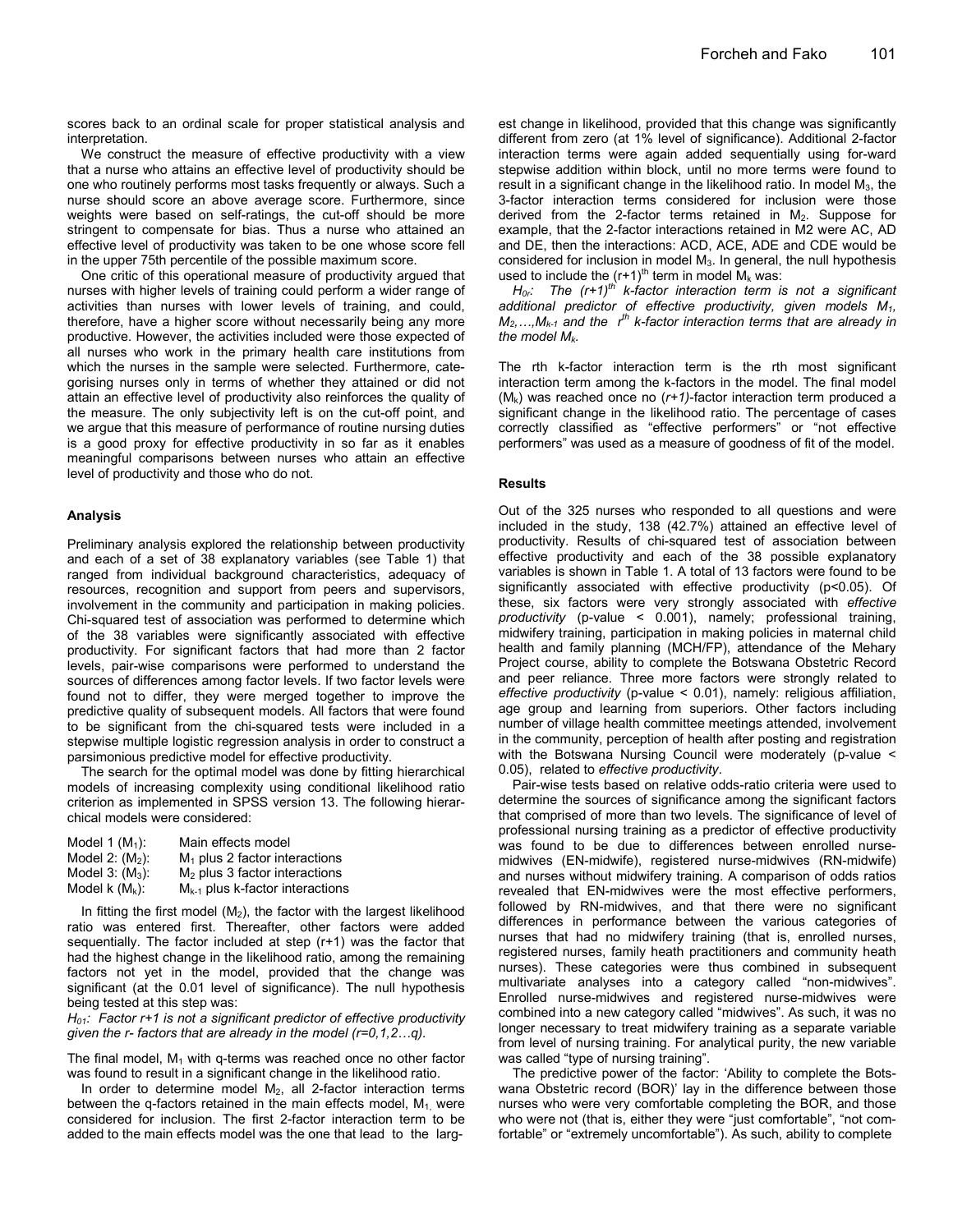| Sno            | <b>Factor</b>                                               | <b>Chi-squared</b> | Df             | P-value |
|----------------|-------------------------------------------------------------|--------------------|----------------|---------|
| 1              | Level of Professional Training                              | 34.32              | 5              | 0.000   |
| $\overline{2}$ | Midwifery Training                                          | 20.92              | 1              | 0.000   |
| 3              | Participation in making MCH/FP policies                     | 19.50              | 2              | 0.000   |
| 4              | Attendance of Mehary project course                         | 16.06              | 1              | 0.000   |
| 5              | Ability to Complete the Botswana Obstetric Record           | 18.46              | 3              | 0.000   |
| 6              | Peer reliance                                               | 15.26              | $\overline{c}$ | 0.000   |
| $\overline{7}$ | Religious affiliation                                       | 12.83              | $\overline{2}$ | 0.002   |
| 8              | Age Group                                                   | 15.07              | 4              | 0.005   |
| 9              | Learning from superiors                                     | 10.46              | 2              | 0.005   |
| 10             | Attendance of Village Health Development committee meetings | 10.84              | 3              | 0.013   |
| 11             | Involvement with the Community                              | 6.15               | 1              | 0.013   |
| 12             | Perception of Health after Posting                          | 7.90               | $\overline{2}$ | 0.019   |
| 13             | Registration with the Nursing and Midwifery Council         | 4.72               | 1              | 0.030   |
| 14             | Perceived staff shortages                                   | 5.51               | 2              | 0.064   |
| 15             | Change in Health After Posting                              | 5.32               | $\overline{c}$ | 0.070   |
| 16             | Type of health facility                                     | 6.98               | 3              | 0.073   |
| 17             | Relative Level of In-service Training                       | 6.52               | 3              | 0.089   |
| 18             | Perceived workload                                          | 2.40               | 1              | 0.121   |
| 19             | Registration with the Nurses Association                    | 2.26               | 1              | 0.133   |
| 20             | Number of Children                                          | 5.31               | 3              | 0.150   |
| 21             | Reliance on workshops and seminars                          | 4.74               | 3              | 0.192   |
| 22             | Conflict between admin and nursing duties                   | 1.59               | $\overline{c}$ | 0.451   |
| 23             | Satisfaction with Income                                    | 1.27               | $\overline{c}$ | 0.531   |
| 24             | <b>Martial Status</b>                                       | 1.03               | $\overline{2}$ | 0.599   |
| 25             | Level of income                                             | 0.91               | $\overline{2}$ | 0.636   |
| 26             | Deployed in Preferred Facility                              | 0.13               | 1              | 0.715   |
| 27             | Number of Times Supervisor Visited in Last 6 Months         | 2.09               | 4              | 0.720   |
| 28             | Consistency of work with training                           | 0.13               | 1              | 0.720   |
| 29             | Adequacy of transport facilities                            | 0.52               | $\overline{2}$ | 0.771   |
| 30             | Attendance of workshops and seminars                        | 0.92               | 3              | 0.821   |
| 31             | Attendance of refresher courses                             | 0.68               | 3              | 0.878   |
| 32             | Academic education                                          | 0.02               | 1              | 0.889   |
| 33             | Deployment in district of birth                             | 0.01               | 1              | 0.915   |
| 34             | Satisfaction with workstation                               | 0.16               | $\overline{c}$ | 0.922   |
| 35             | <b>Rank of Nurse</b>                                        | 0.11               | $\overline{c}$ | 0.948   |
| 36             | Satisfied with Current Position                             | 0.08               | $\overline{2}$ | 0.962   |
| 37             | Recognition from superiors                                  | 0.04               | $\overline{2}$ | 0.982   |
| 38             | Telecommunication                                           | 0.002              | $\overline{2}$ | 0.999   |

Table 1. Bivariate associations between effective productivity and explanatory factors.

the BOR was also re-categorised into those nurses who were very comfortable and those who were not very comfortable completing the BOR.

Nurses aged 35-44 were significantly more effective performers than younger and older nurses. Furthermore, the difference between nurses younger than 35 years and those older than 44 years was not significant. Hence the factor, age was re-categorised into those aged 35-44 and 'others'. The significance of peer support and supervisory support lay in the difference between nurses who "always got support" from their peers and the others (who sometimes, rarely or never got support from their peers). These three categories of nurses were combined into one factor.

There was an inverse linear relationship between change in health after posting (a measure of stress) and effective productivity. Nurses whose heath had deteriorated after posting (i.e. those under stress) were more productive than those whose heath had improved. Nurses who rarely or never participated in making maternal child health and family planning (MCH/FP) polices were significantly less productive than those who always or sometimes participated. However, there was no significant difference between the later two. Hence the main difference in productivity was between nurses who participated (always/sometimes) and those who did not participate in MCH/FP policy making. This factor was accordingly re-categorised in subsequent multivariate analyses.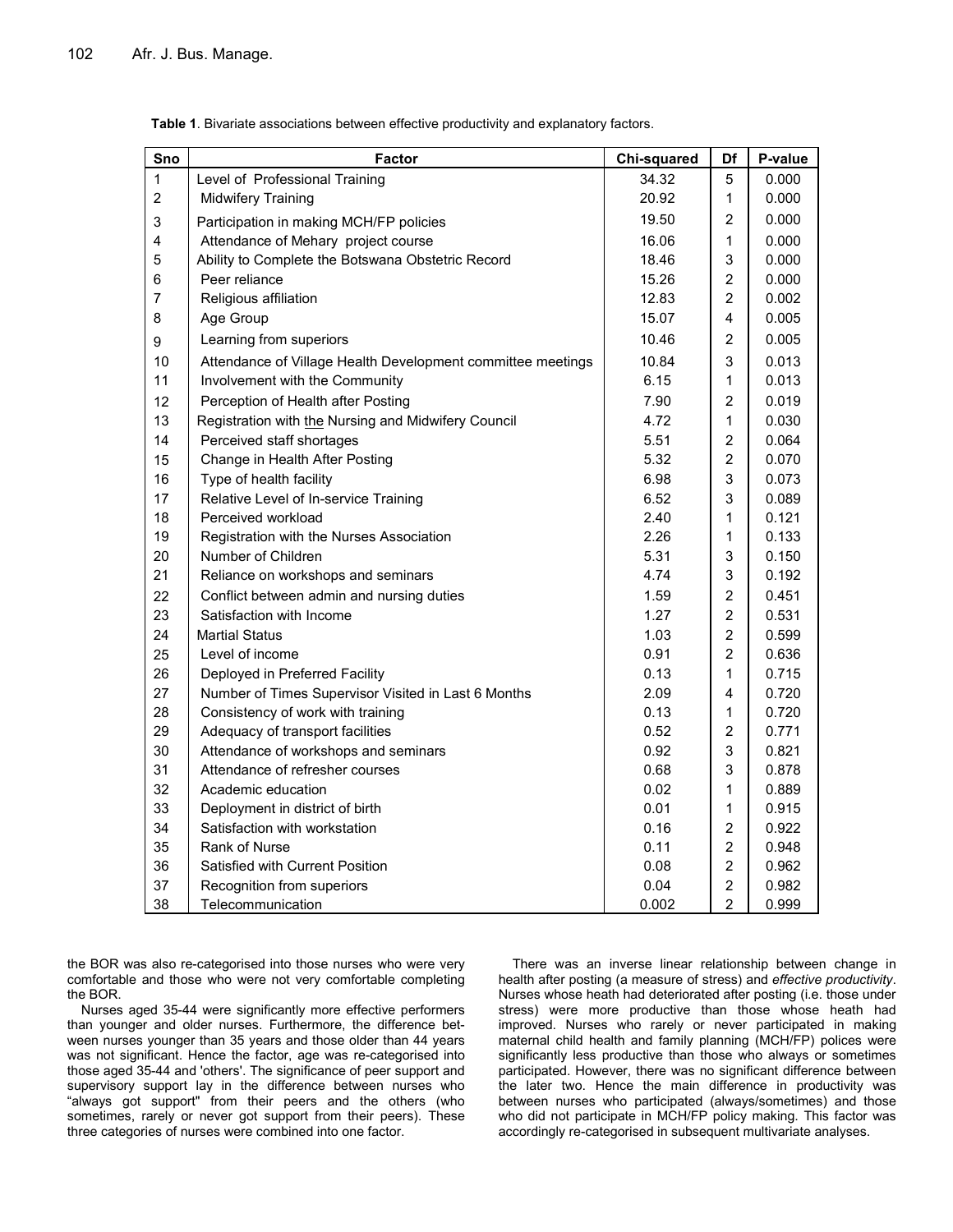|                 |                                | <b>Significance of Fitted Model</b> |    |       | Improvement in Model when<br>factor is entered |                |      |                        |
|-----------------|--------------------------------|-------------------------------------|----|-------|------------------------------------------------|----------------|------|------------------------|
| <b>Step</b>     | <b>Factor Added</b>            | Chi-square                          | df | Sig.  | Chi-square                                     | df             | Sig. | <b>Correct Class %</b> |
| 1               | Training                       | 26.870                              | 2  | .000  | 26.870                                         | $\overline{2}$ | .000 | 64.0                   |
| $\overline{2}$  | Involvement with VDC           | 43.532                              | 3  | .000  | 16.663                                         |                | .000 | 67.1                   |
| <sup>3</sup>    | Involvement in policy          | 60.000                              | 4  | .000  | 16.468                                         |                | .000 | 72.0                   |
| $\overline{4}$  | Peer Support                   | 72.850                              | 5  | .000. | 12.850                                         |                | .000 | 71.4                   |
| $5\phantom{.0}$ | Religious Affiliation          | 82.606                              | 6  | .000. | 9.756                                          |                | .002 | 71.7                   |
| 6               | Ability to complete BOR        | 88.629                              |    | .000  | 6.023                                          |                | .014 | 74.5                   |
| $\overline{7}$  | Change in health after posting | 98.912                              | 9  | .000. | 10.284                                         | 2              | .006 | 72.3                   |
| 8               | Community Involvement          | 104.540                             | 10 | .000  | 5.628                                          |                | .018 | 74.8                   |

Table 2: Model significance and improvement as factors are added to get model m1.

Eleven of the nurses did not respond to the question on "change in their heath since posting". Exploratory analysis revealed that none of these nurses attended VDC meetings, all were registered with the Botswana Nursing and Midwifery Council, and none were aged 35-44, and relatively more of them were rated as effective performers compared to the entire sample. Discriminant analysis was used to predict the group membership of these 11 nurses.

## Predictive Models for Effective Productivity

When fitting the main effects model  $(M_1)$ , type of nursing training was identified as the single most important predictor of effective productivity. This was followed respectively by ability to complete the Botswana Obstetric Record (BOR), participation in MCH/FP, attendance of the Mehary training programme, religious affiliation, age group, supervisor support, involvement in the community, attendance of VHC, attendance of VDC, change in health after posting, membership of the Botswana Midwifery and Nursing Council and lastly, in-service training. Hence type of nursing training was the first variable entered into the main effects model. Conditional on having type of nurse training in the model, attendance of VDC became the most significant factor among the remaining 13 factors and it was therefore the second factor added to the model (Table 2).

Involvement in making MCH/FP policies became the most significant factor given type of nursing training and participation in village development committee (VDC) work. The variables added at subsequent stages using conditional likelihood criteria were; peer support, religious affiliation, ability to complete the BOR, change in health after posting and involvement in the community respectively. These 8 factors are shown in Table 2 according to the order in which they entered model M1. The model fit and improvement when each factor was added as well as the percentage of cases correctly reclassified based on the model are also shown in Table 2. The six variables; attendance of Mehary project course, agegroup, supervisor support, attendance of village health committee meetings, membership of the Botswana Nursing and Midwifery Council and attendance of in-service training which were found to be univariate predictors of effective productivity (Table 1) became non-significant due to their associations with the variables included, and were hence dropped during model fitting.

The percentage of nurses that were correctly classified using model M1 ranged from 64.0% when only type of nursing training was in the model, to 74.8% when all 8 factors were in the model (Table 2 and Figure 1). As shown in Figure 1, the percentage of nurses correctly classified is not a monotonic function of the number of factors added. The addition of more factors improves the predicttive power of the model as measured by likelihood ratio, but does

not necessarily increase the classification rate. The fewer the number of factors in the model, the lower the percentage of nurses correctly classified as "effectively productive", and the higher the number correctly classified as "not-effectively productive". As more factors are added, the overall percentage of nurses correctly classified increases only slowly, but the overall predictive power of the model improves significantly as shown in the trend in the proportion of effectively productive nurses that are correctly classified.

Among all the 24 possible pairs of 2-factor interactions terms between the 8 factors in model  $M_1$ , only the interaction between "type of nursing training" and "change in health after posting" was found to be significant ( $p = 0.011$ ). With this interaction term added, the proportion of nurses correctly re-classified as either effective or not effective rose to 76.6%. The significance of this interaction term was due only to a difference between Enrolled nurse midwives who had enjoyed good health after being posted to their work stations and nurses with no midwifery training whose health had deteriorated.

The results of the final fitted model are shown in Table 3. The coefficients of all the main effect factors are positive. This suggests that the least effective performers are those who have no midwifery training, do not participate in maternal child health and family planning meetings, do not attend Village Development Committee meetings, do not have peer support and are not comfortable completing the Botswana Obstetric Record. All the terms that make up the interaction between change in health after posting and type of nursing training are not significant, suggesting that the main effects model may well be adequate in predicting effective productivity among nurses in Botswana.

## Discussion of Results

The paper proposed a measure of productivity among service workers, based on routine activities that each is expected to do. When the measure is applied to nurses in Botswana, it is found that among the factors not associated with productivity were the type of heath facility in which nurses worked (p=0.073), conflict between administrative and nursing duties (p=0.451), basic level of education (p=0.889), rank of nurse (p=0.948). The lack of a significant association between these variables and effective productivity reinforces the view that the proposed measure of productivity is reliable and is not confounded with nurses training, rank or work setting.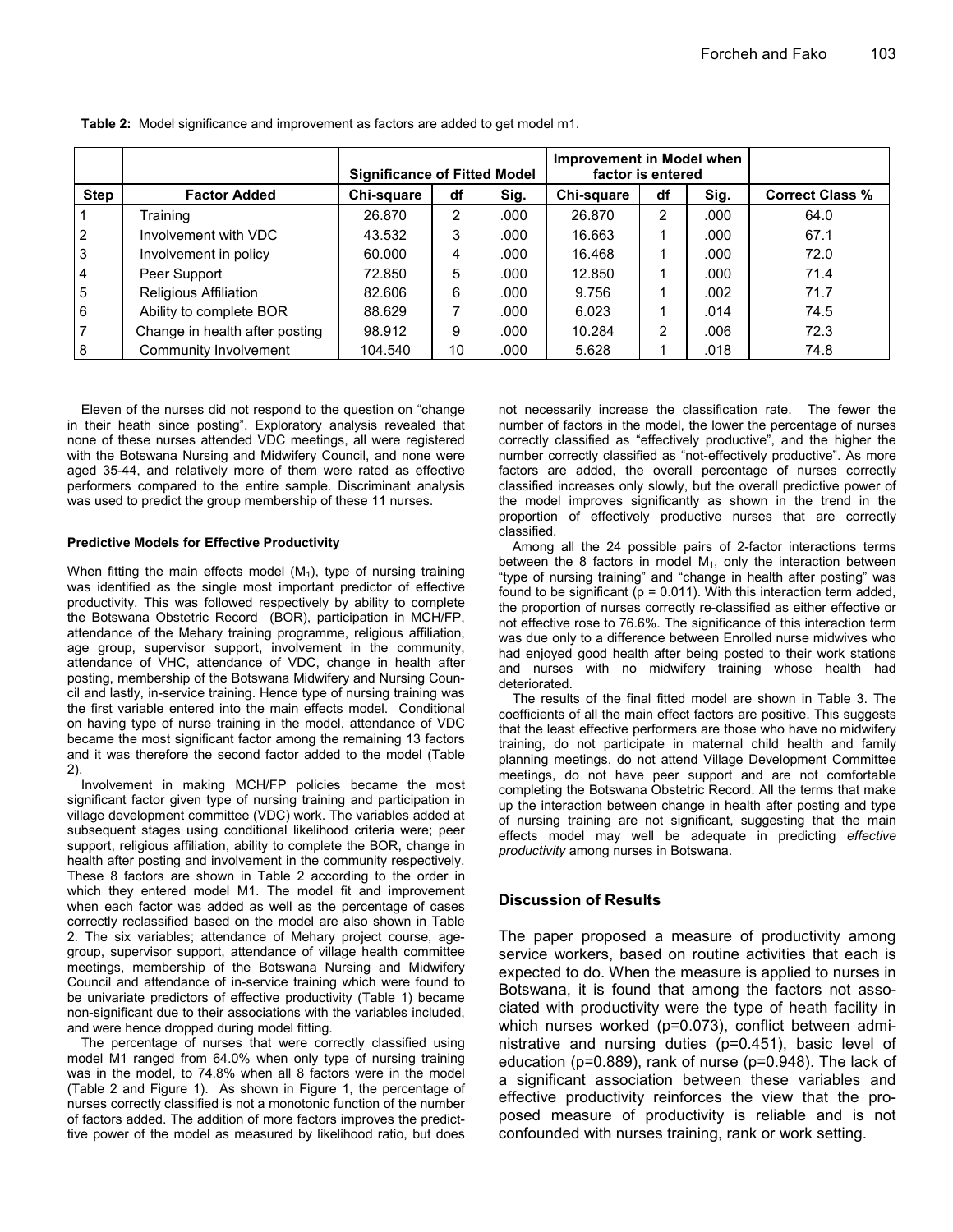

Figure 1: Percentage of nurses correctly classified having attained an effective or non-effective level of productivity by factor added to model m1.

In trying to determine factors that are associated with effective productivity among nurses in Botswana (who were used as a case study), the study started with tests of bivariate association between effective productivity and 38 factors known in the literature to be possible correlates of productivity. The bivariate tests identified 13 factors to be associated with nurse productivity. Six of the 13 factors were very strongly associated with effective productivity (p-value < 0.001), namely; professional training, midwifery training, participation in making policies in maternal child health and family planning (MCH/FP), attendance of the Mehary Project course, ability to complete the Botswana Obstetric Record and peer reliance. Three more factors were strongly related to effective productivity (p-value < 0.01), namely: religious affiliation, age group and learning from superiors. The remaining 4 factors were moderately (p < 0.05) associated with effective productivity, namely: number of village health committee meetings attended, involvement in the community, perception of health after posting and registration with the Botswana Nursing Council.

In an attempt to determine a parsimonious model for effective productivity, the study further found type of nursing training (which in essence reflected the effect of midwifery training) to be the single most important predictor of effective productivity. Along with this factor, the following seven factors were identified as conditional predictors of effective productivity among nurses: (1) attendance of Village Development Committee meetings, (2) participation in making maternal child health and family planning (MCH/FP) policies, (3) receiving support

from peers, (4) being a Christian, (5) being very comforttable completing the Botswana Obstetric Record, (6) experiencing change in health after posting and (7) being involved in the community. The remaining 5 of the 13 univariate predictors were excluded during stepwise logistic regression.

Further analysis found that the interactions between these factors do not add anything significant to the prediction of effective productivity, and hence the effect of these eight factors on productivity was additive. The proportion of nurses that could be correctly classified as productive or not productive using the final model was used as goodness of fit for the model. It was found that this proportion was 74.8%.

In summary, the study highlights the importance of midwifery training in the efficient delivery of the Botswana Primary Health Care system. This is consistent with findings by Fako, Forcheh and Ncube (2004) that midwives were the most comfortable group of nurses to complete the Botswana Obstetric Record. It is also consistent with findings by Fako and Forcheh (2000) that midwives were the most involved in antenatal health education in Botswana. When contrasted with the fact that basic level of education as well as the rank of a nurse are not determinants of effective productivity, this finding points to the inherent quality of midwifery training as a critical component in training knowledgeable, high performing and effective nurses who work in the Primary Health Care system in Botswana.

Midwifery training in Botswana results in more knowledge and understanding of pregnancy, labour and child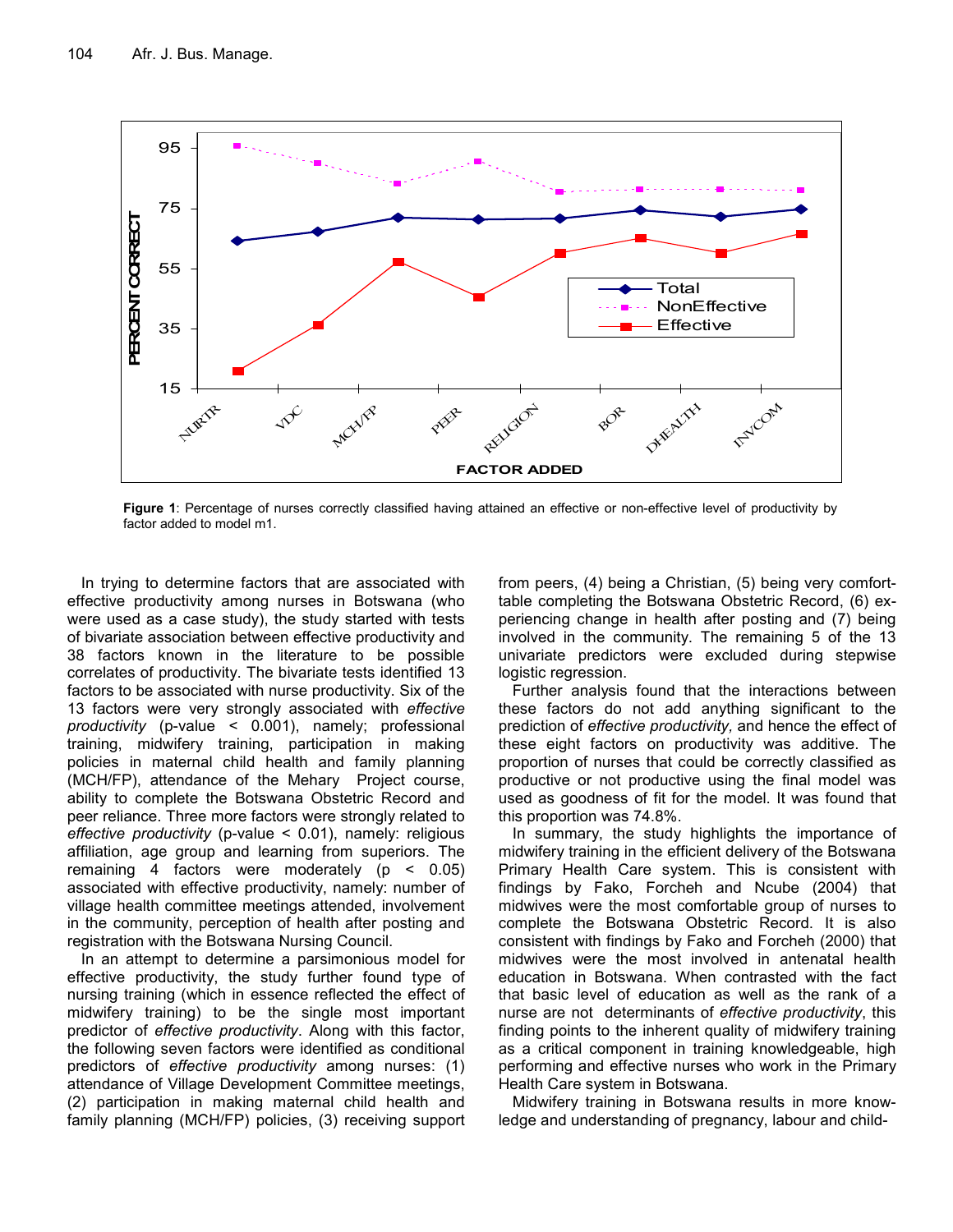Table 3: Final conditional stepwise model for predicting effective productivity

|                                      | B        | S.E.  | Wald   | df             | Sig. | Exp(B) | 95.0% C.I.for<br>EXP(B) |              |
|--------------------------------------|----------|-------|--------|----------------|------|--------|-------------------------|--------------|
| <b>Main Effects</b>                  |          |       |        |                |      |        | Lower                   | <b>Upper</b> |
| <b>Nursing Training</b>              |          |       | 12.296 | $\overline{2}$ | .002 |        |                         |              |
| No Midwifery                         | 0        |       |        |                |      | 1      |                         |              |
| <b>EN Midwife</b>                    | 2.611    | .747  | 12.226 | 1              | .000 | 13.612 | 3.150                   | 58.820       |
| <b>RN Midwife</b>                    | .541     | .524  | 1.066  | 1              | .302 | 1.717  | .615                    | 4.792        |
| <b>MCH/FP Policies</b>               | 1.239    | .287  | 18.602 | 1              | .000 | 3.452  | 1.966                   | 6.063        |
| Attend VDC                           | .938     | .291  | 10.433 | 1              | .001 | 2.556  | 1.446                   | 4.517        |
| Peer Support                         | 1.077    | .315  | 11.692 | 1              | .001 | 2.935  | 1.583                   | 5.439        |
| Religion                             | .952     | .289  | 10.826 | 1              | .001 | 2.591  | 1.470                   | 4.569        |
| Comfortable Completing BOR           | .773     | .301  | 6.587  | 1              | .010 | 2.165  | 1.200                   | 3.906        |
| Change in Health after posting       |          |       | 9.214  | 2              | .010 |        |                         |              |
| Deteriorated Health                  | 0        |       |        |                |      | 1      |                         |              |
| Same Health                          | 1.148    | .379  | 9.190  | 1              | .002 | 3.153  | 1.501                   | 6.626        |
| Improved Health                      | .627     | .490  | 1.633  | 1              | .201 | 1.871  | .716                    | 4.893        |
| Involvement in Community             | .642     | .295  | 4.751  | 1              | .029 | 1.901  | 1.067                   | 3.388        |
| Interaction effects                  |          |       |        |                |      |        |                         |              |
| Change in Health by Nursing Training |          |       | 11.828 | 4              | .019 |        |                         |              |
| Same Health by EN Midwife            | $-181$   | 1.335 | .018   | 1              | .892 | .835   | .061                    | 11.429       |
| Same Health by RN Midwife            | $-.497$  | .718  | .479   | 1              | .489 | .608   | .149                    | 2.485        |
| Improved Health by EN Midwife        | $-2.451$ | 1.141 | 4.613  | 1              | .032 | .086   | .009                    | .807         |
| Improved Health by RN Midwife        | 1.962    | 1.085 | 3.268  | 1              | .071 | 7.113  | .848                    | 59.679       |
| Constant                             | $-3.712$ | .497  | 55.776 | 1              | .000 | .024   |                         |              |

birth processes. It empowers a nurse with the confidence to approach clinical, antenatal and postnatal care and health education with competence and more confidence than would a nurse without midwifery training even if the later nurse has a higher level of nursing training (such as registered nurse as opposed to enrolled nurse) or high level of basic education, or has been in the job for longer. Attending Village Development Committee meetings and being involved in making maternal child health and family planning policies further enhances the productivity of nurses. Involvement of workers in the decision-making process (participatory management) is consistent with the intrinsic human need for recognition, approval and status, and has been found to reduce errors, absenteeism, turnover and grievances as well as increase efficiency, improve employee morale, attitude and productivity (Rosenberg, 1980).

The importance of peer support is consistent with findings of several studies (Campbell and Campbell, 1990; Schermerhorn et al, 1995; Vecchio 1988; Wright and Edwards, 1998). Peer support among nurses is very important in Botswana where nurses work in isolated clinics away from other health professionals such as medical doctors, laboratory assistants, pharmacists, etc. The predictive power of the factor "ability to complete the Botswana Obstetric Record (BOR)" even after adjusting for midwifery training and peer-support suggests that a well informed nurse who is confident in her job is likely to be highly productive as well.

# Conclusion and Recommendations

From a policy perspective, this study suggests that all nurses should be encouraged and accorded the opportunity to do midwifery training, irrespective of their basic level of education or their rank. It further indicates that nurses should be encouraged and given the opportunity to become more involved in their communities so as to identify with the needs of their clientele. A cordial and friendly atmosphere at the workplace that gives the nurse the confidence to look for help and support from his/her peers should also be encouraged.

We recommend that researchers interested in the productivity of individual employees in service related professions should identify routine tasks that each employee is expected to perform, and set scored criteria targets of measuring how productive each employee was over a given time frame. In this paper, the scores were 0, 1, 2 or 3 depending on the regularity with which the employee performed the task. Depending on context, measures of quality could be inbuilt into the regularity aspect when assigning the scores. An overall measure of productivity could then be derived from the aggregate